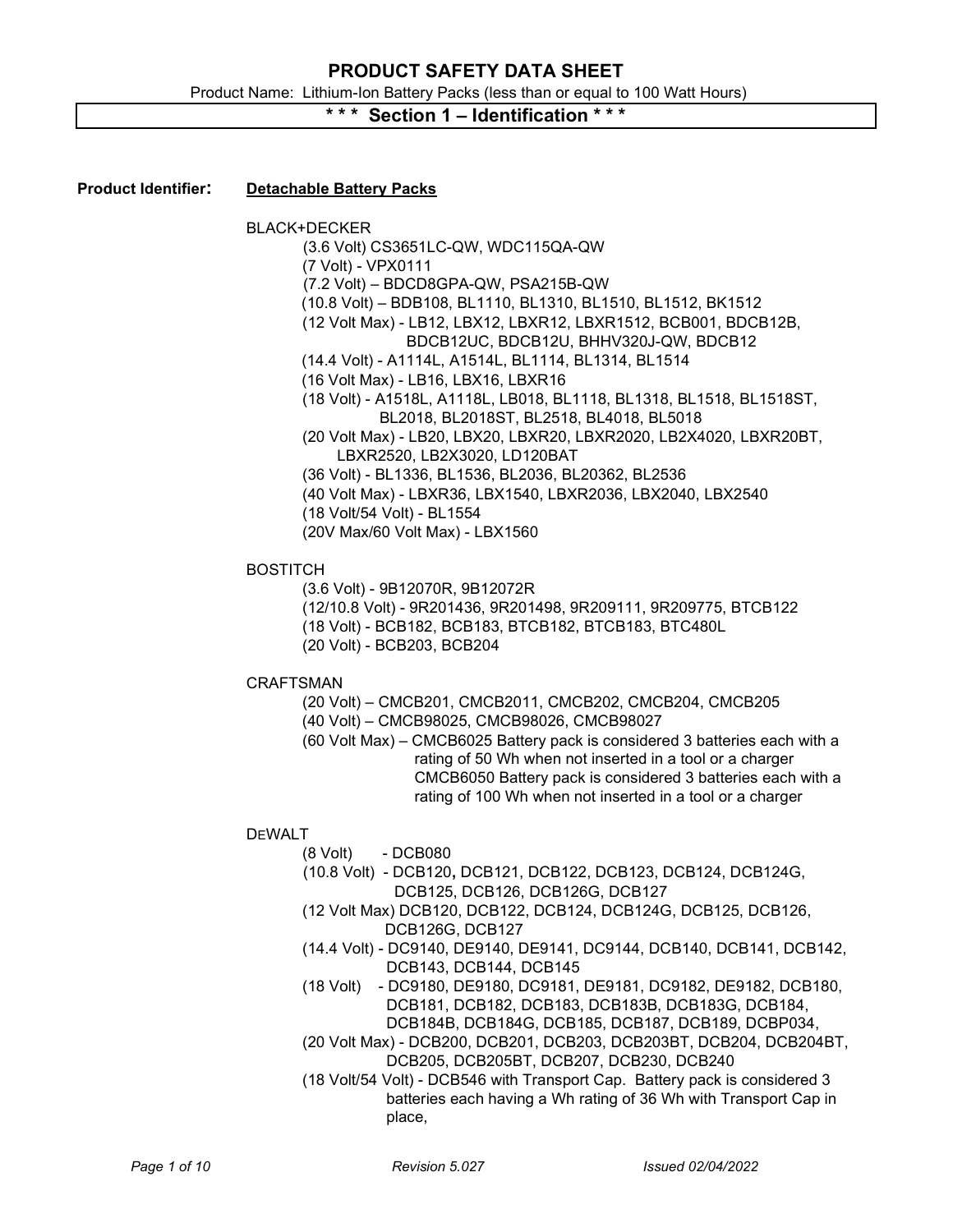Product Name: Lithium-Ion Battery Packs (less than or equal to 100 Watt Hours)

DCB547 with Transport Cap. Battery pack is considered 3 batteries each having a Wh rating of 54 Wh with Transport Cap in place

- (18 volt / 54 Volt) DCB548 with Transport Cap. Battery pack is considered 3 batteries each having a Wh rating of 72 Wh with Transport Cap in place,
- (18 volt / 54 Volt) DCB549 with Transport Cap. Battery pack is considered 3 batteries each having a Wh rating of 90 Wh with Transport Cap in place,

(20Volt Max/60Volt Max) - DCB606 with Transport Cap. Battery pack is considered 3 batteries each having a Wh rating of 40 Wh with Transport Cap in place DCB609 with Transport Cap. Battery pack is considered 3 batteries each having a Wh rating of 60 Wh with Transport Cap in place, DCB612 with Transport Cap. Battery pack is considered 3 batteries

each having a Wh rating of 80 Wh with Transport Cap in place

(28 Volt) - DC9280, DE9280

(36 Volt) - DC9360, DE9360, DCB361

**DuBuis** 

(18 Volt) - AB18LI200S, AB18LI500S

Facom

 (3.6 Volt) - E.516ST-30, E.516ST135, E.516ST-340, 779.CRT (5.0 Volt) – 779.PCB (10.8 Volt) - CL3.BA1015, CL3.BA1020, CL3.CTB.BA (18 Volt) - CL3.BA1815, CL3.BA1830, CL3.BA1820, CL3.BA1840, CL3.BA1850 (19.2 Volt) - CL2.BA19

MAC Tools

(12 Volt Max) - MB120, MB127, MBR127

- (20 Volt Max) MB200, MB201, MB203, MB204, MB205, MBR203, MBR204, MBR205
- (10.8V) MB120-UK, MB127-UK, MBR127-UK
- (18 Volt) MB200-UK, MB201-UK, MBR183-XJ, MBR184-XJ, MBR183-UK, MBR184-UK

POP

(18 Volt) - EBC180, EBC181, EBC182, EBC183, EBC184

PORTER-CABLE

(12 Volt) - PC12BL, PC12BLX, PC12BLXLW (18 Volt) - PC18BL, PC18BLX, PC18BLEX (20 Volt Max) - PCC680L, PCC681L, PCC685L, PCC682L, PCC683L

Sidchrome

(10.8 Volt) - SCMT90050, SCMT90053 (18 Volt) - SCMT90051, SCMT90052, SCMT90056

Stanley FatMax

 (10.8 Volt) - FMC085L, FMC086L, SCB12S, SB12S, (12 Volt Max) - FMC080L, SB12S, SCB12S (14.4 Volt Max) - FMC585L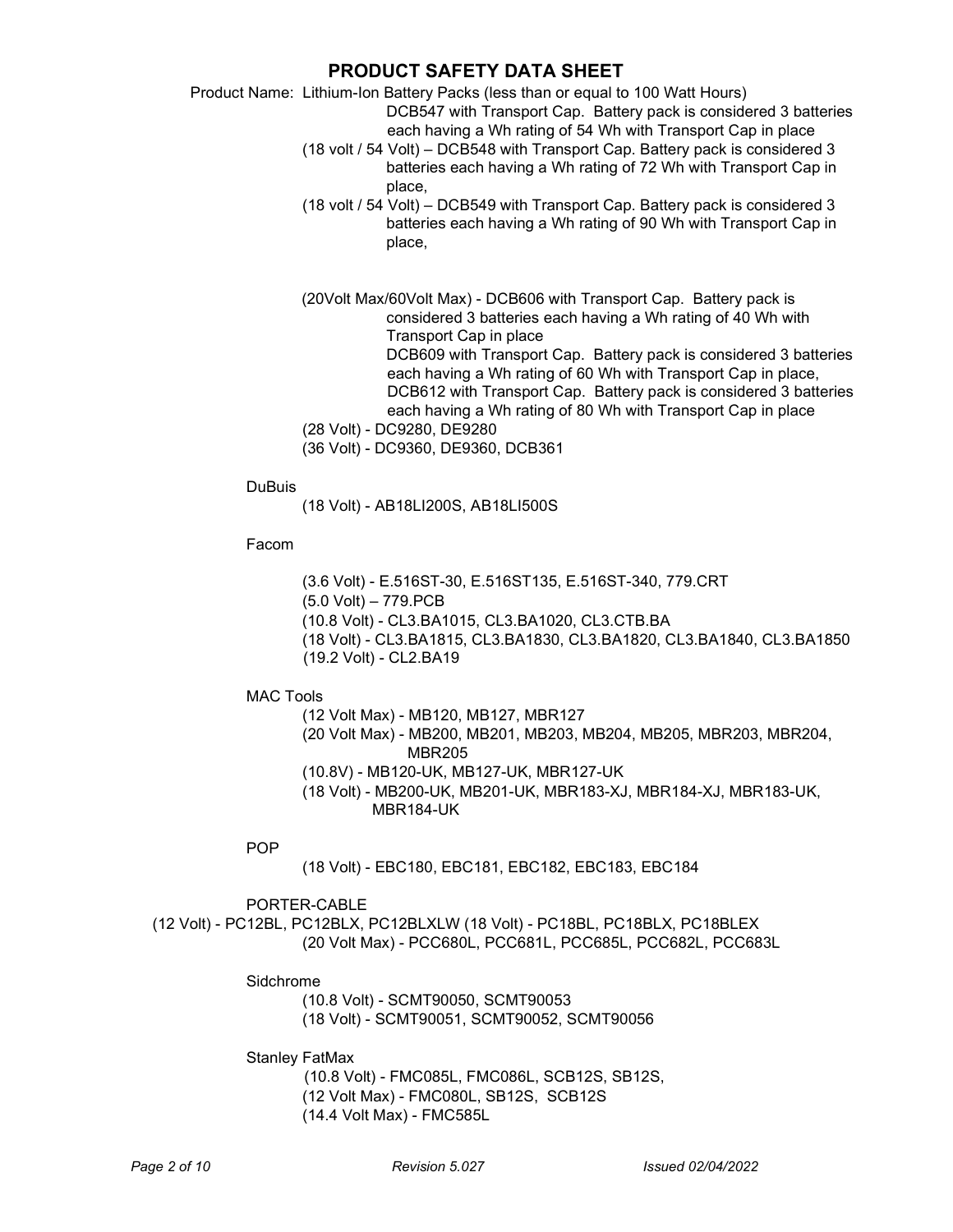Product Name: Lithium-Ion Battery Packs (less than or equal to 100 Watt Hours)

(18/20 Volt) - FMC680L, FMC684L, FMC685L, FMC686L, FMC687L, FMC688L, FMC689L, SB201, SB202, SB204, SB206, SB20C, SCB20C, SB20S, SB20D, SCB20D, STBL182L, STBL184L, SCB20M, SFMCB201, SFMCB202, SFMCB204, SB20M

- (18 Volt/54 Volt) SFMCB6025. Battery pack is considered 3 batteries each having a Wh rating of 45 Wh.
- (18 Volt/54 Volt) SFMCB605. Battery pack is considered 3 batteries each having a Wh rating of 90 Wh

**Tucker** 

(18 Volt) – SCB182, SCB183, SCB184

Alemite

(20 Volt) – 343291, 343521

John Deere

(20 Volt) – TY27458

Lincoln

(12 Volt) – 1261 (20 Volt) – 1871, 1872

SKF

(20 Volt) – 280151, TLGB 20-2

USAG

(3.7 Volt) – U08890073

### Integral Battery Packs (contained within products, non-removable)

3.6 Volt – SW9007+, EPP36L15+, BDCSFL20BP, BDCSFS30BP, ORB36+, N506507 CS3651LC, WDC115WA 3.7 Volt – U08890035, U08890045, U08890019, U08890073, U08890018, U09430001. U0940002 5.0 Volt – STHT9-77425 6.0 Volt – FMHT77595-1 7.2 Volt- DB72L+, ORB72L+, MPP72L+, EPP72L15D+, EPP72L20D+, G9L72+, SW9007A+, AEPP72L+, PSA215B, BDCD8GPA, N437601, N558089, 18650-2S 7.4 Volt – U08890034 8 Volt – 18650-2S 10.8 Volt – DB108L+, 315LPF+, MPP108L+, MPP108LP+, G9L108+, FL108+, G95L108+, PH108L+, G3L108+, EPP108PVX, DVJ315B, DVJ325J 11.0 – Volt – U08890038 12 Volt – G11L315++, G11L320++, G11L325++, BHHV320J, DVB315, SP315+, SP320+, 14.4 Volt – DB144L+, 415LPF+, MPP144L+, G2L144+, G3L144+, G9L144+ 16 Volt – G11L415++ 18 Volt – DB18L+, FV18L+, 515LPF+, MPP18L+, BFH18L+, BFS18L+, G2L18+, G3L18+, G9L18+, BFH18+, BFS18+, G11L520++, G11L525++, BF525++, BHHV520 21.6 Volt – HPP6CL+, BF620L+, BF625L+, CUA625BHP+ 25.2 Volt – BF720L+, BF725L+ 32.4 Volt – HPP9CL+

Note: + can be replaced by additional letters or numbers.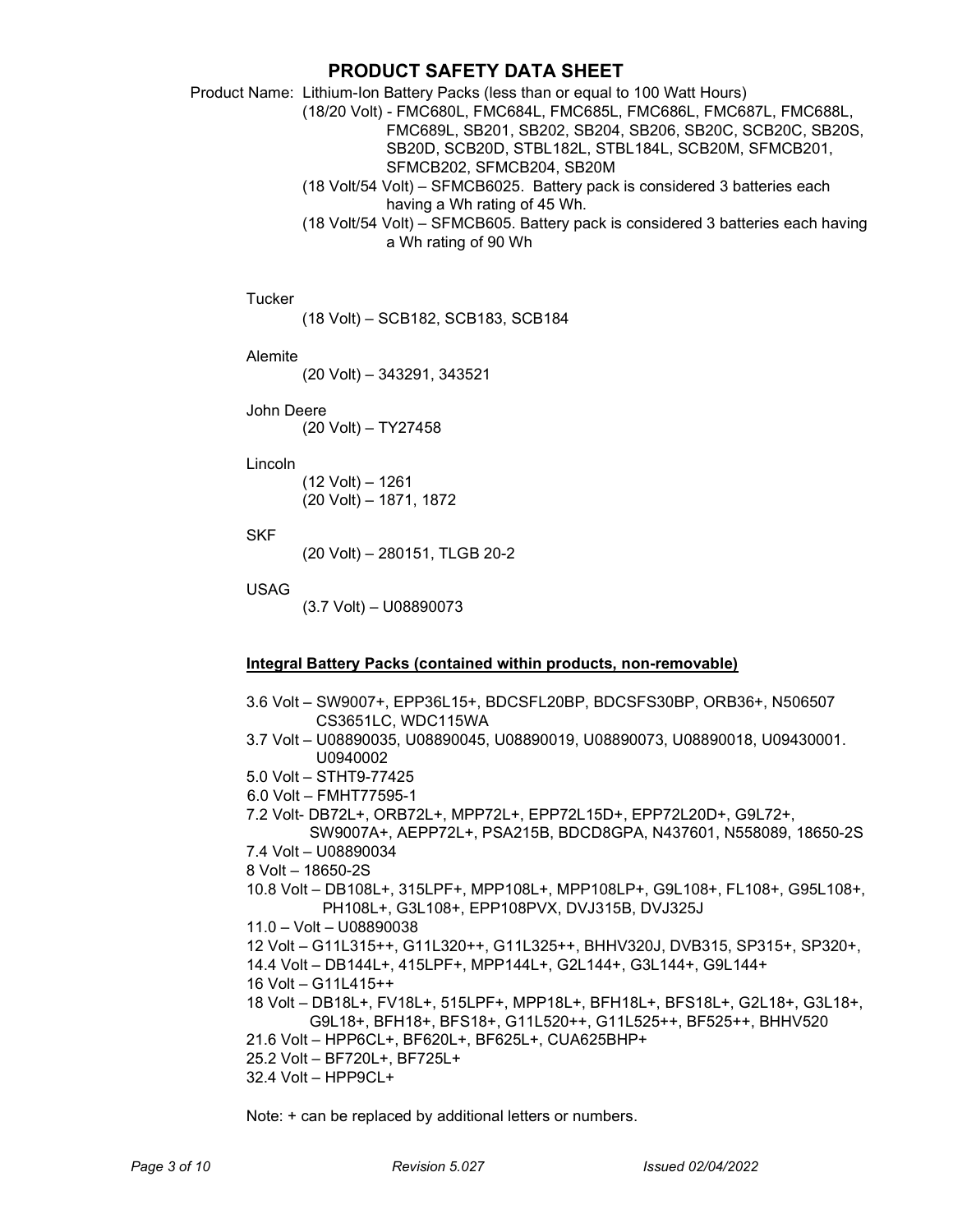Product Name: Lithium-Ion Battery Packs (less than or equal to 100 Watt Hours) Notes: 1. A suffix following Catalog Number (i.e., "-XJ") may be used to designate end market. 2. Batteries may be shipped in kits with the products they are intended to power.

Manufacturer Name: Stanley Black & Decker

Manufacturer Address: 1000 Stanley Drive New Britain, CT 06053

Phone Number: +1-860-225-5111

Emergency Phone Number: Chemtrec: +1 703-741-5970 / +1-800-424-9300

Recommended Use: To power Stanley Black & Decker products

Uses advised against: See instruction manual provided with product.

# \*\*\* Section 2 - Hazards Identification \*\*\*

### **Classification**

These batteries are not considered hazardous by the 2012 OSHA Hazard Communication Standard (29 CFR 1910.1200). The batteries referenced in this document are considered "Articles," not "Materials," as defined by the Occupational Safety and Health Administration's Hazard Communication Standard, and as such are exempted from the requirements to publish MSDS sheets per the Code of Federal Regulations 29 CFR 1910.1200 (b)(6)(v). The hazards indicated below cover the abnormal situation where a battery ruptures.

| Acute Toxicity - Oral                              | Category 4                |  |
|----------------------------------------------------|---------------------------|--|
| Acute Toxicity - Dermal                            | Category 4                |  |
| Acute Toxicity - Inhalation (Vapors)               | Category 3                |  |
| Acute Toxicity - Inhalation (Dusts/Mists)          | Category 2                |  |
| Skin corrosion/irritation                          | Category 1 Sub-category B |  |
| Serious eye damage/eye irritation                  | Category 1                |  |
| Skin sensitization                                 | Category 1                |  |
| Carcinogenicity                                    | Category 1A               |  |
| <b>Reproductive Toxicity</b>                       | Category 1A               |  |
| Specific target organ toxicity (single exposure)   | Category 3                |  |
| Specific target organ toxicity (repeated exposure) | Category 1                |  |

#### GHS Label elements, including precautionary statements

### Emergency Overview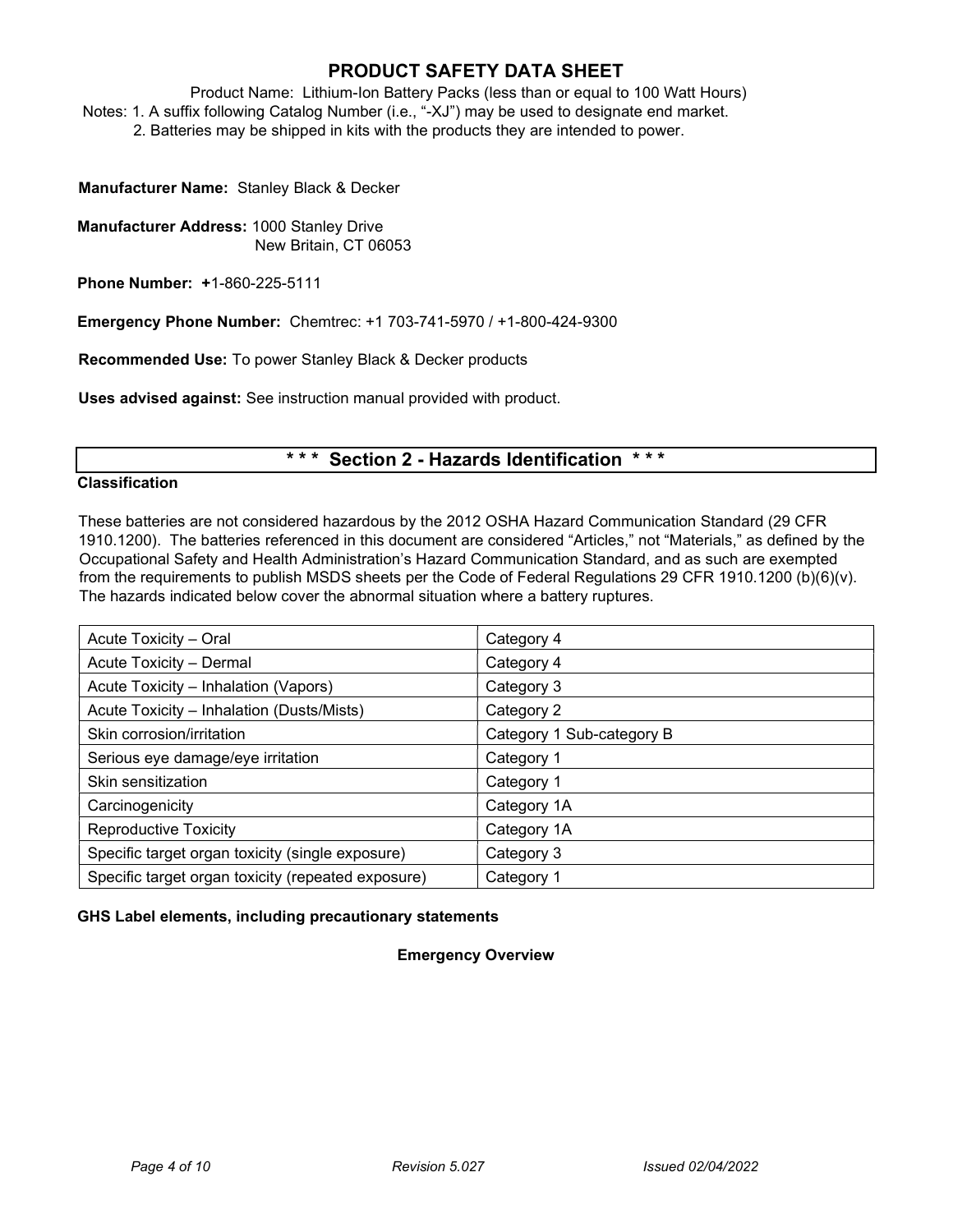Product Name: Lithium-Ion Battery Packs (less than or equal to 100 Watt Hours)



# \*\*\* Section 3 - Composition / Information on Ingredients \*\*\*

This battery is an article as defined by 29 CFR 1910.1200. Exposure to hazardous ingredients is not anticipated under normal product use.

| <b>Chemical Name</b>                                  | <b>CAS No.</b> | Weight - % | <b>Trade</b><br><b>Secret</b> |
|-------------------------------------------------------|----------------|------------|-------------------------------|
| Copper                                                | 7440-50-8      | $10 - 30$  | $\star$                       |
| Steel Manufacture, chemicals                          | 65997-19-5     | $7 - 13$   | $\star$                       |
| Lithium hexafluorophosphate (LiPF6)                   | 21324-40-3     | $1 - 3$    | $\star$                       |
| Aluminum                                              | 7429-90-5      | $7 - 13$   | $\star$                       |
| Lithium manganese oxide (LiMn2O4)                     | 12057-17-9     | $5 - 10$   | $\star$                       |
| Lithium Cobalt Oxide (LiCoO2)                         | 12190-79-3     | $5 - 10$   | $\star$                       |
| Lithium Nickel Manganese Cobalt Oxide<br>(LiNiMnCoO2) | 346417-97-8    | $5 - 10$   | $\star$                       |
| Lithium nickel cobalt aluminum oxide<br>(LiNiCoAIO2)  | 193214-24-3    | $5 - 10$   | $\star$                       |
| Nickel                                                | 7440-02-0      | $3 - 7$    | $\star$                       |
| Mixed Organic carbonates                              |                | $10 - 14$  | $\star$                       |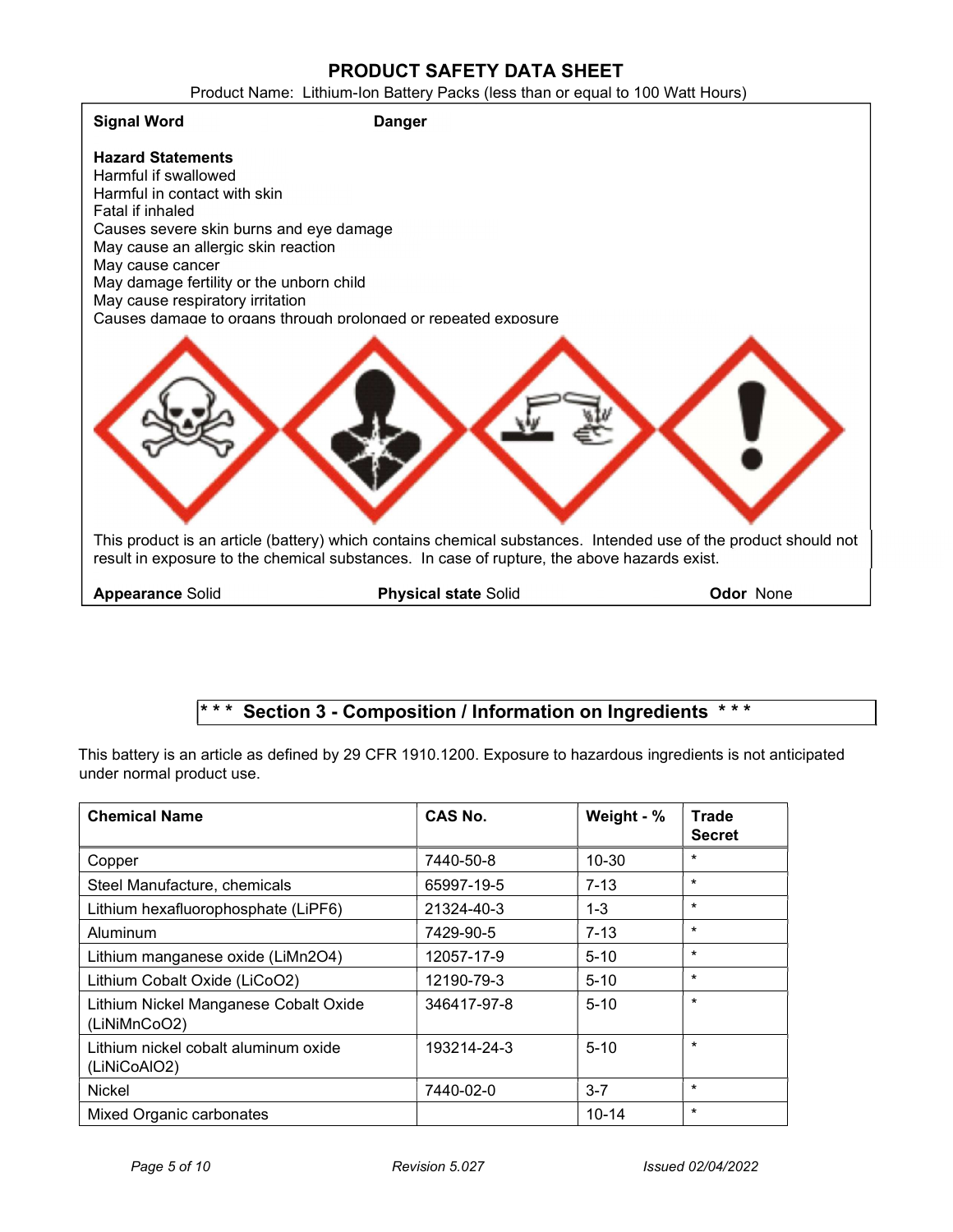Product Name: Lithium-Ion Battery Packs (less than or equal to 100 Watt Hours) \* The exact percentage (concentration) of composition has been withheld as a trade secret. Composition of organic carbonates in the electrolyte solvent varies.

# \*\*\* Section 4 – First-Aid Measures \*\*\*

### First Aid: Eyes

Flush eyes with lukewarm water for at least 30 minutes while holding the eyelids open. Seek immediate medical care. First Aid: Skin

Remove contaminated clothing, shoes and leather goods. Flush with water for at least 30 minutes. Seek medical attention if symptoms persist.

### First Aid: Ingestion

Never give anything by mouth if victim is unconscious. Rinse mouth thoroughly water. Do not induce vomiting. Seek immediate medical attention.

### First Aid: Inhalation

Remove person to fresh air away from source of contamination.

# \*\*\* Section 5 – Fire-Fighting Measures \*\*\*

### General Fire Hazards

See Section 9 for Flammability Properties.

Battery cells may rupture when exposed to excessive heat. Electrolyte solution is flammable.

### Hazardous Combustion Products

May release toxic fumes if burned or exposed to fire.

### Extinguishing Media

Use appropriate extinguishing agent for surrounding fire. For damaged or ruptured cells, use Class D extinguisher or other appropriate agent. Class C fire extinguishers should be used to extinguish electrical fires. Do not use water to extinguish electrical or ruptured cell related fires.

### Fire Fighting Equipment/Instructions

Firefighters should wear full protective gear.

### NFPA Ratings: Health: 0 Fire: 0 Reactivity: 0

Hazard Scale: 0 = Minimal 1 = Slight 2 = Moderate 3 = Serious 4 = Severe

# Section 6 - Accidental Release Measures \*\*\*

### Containment Procedures

Stop the flow of material, if this is without risk.

#### Clean-Up Procedures

Absorb spill with inert material. Shovel material into appropriate container for disposal. Clean spill area with detergent and water; collect wash water for proper disposal.

### Evacuation Procedures

Isolate area. Keep unnecessary personnel away.

#### Special Procedures

Avoid skin contact with the spilled material.

# \* \* \* Section 7 - Handling and Storage \* \* \*

### Handling Procedures

Avoid damaging or rupturing battery.

### Storage Procedures

Store in a dry location at room temperature. Avoid extreme heat or fire. Keep out of reach of children.

# \* \* \* Section 8 - Exposure Controls / Personal Protection

# A: Component Exposure Limits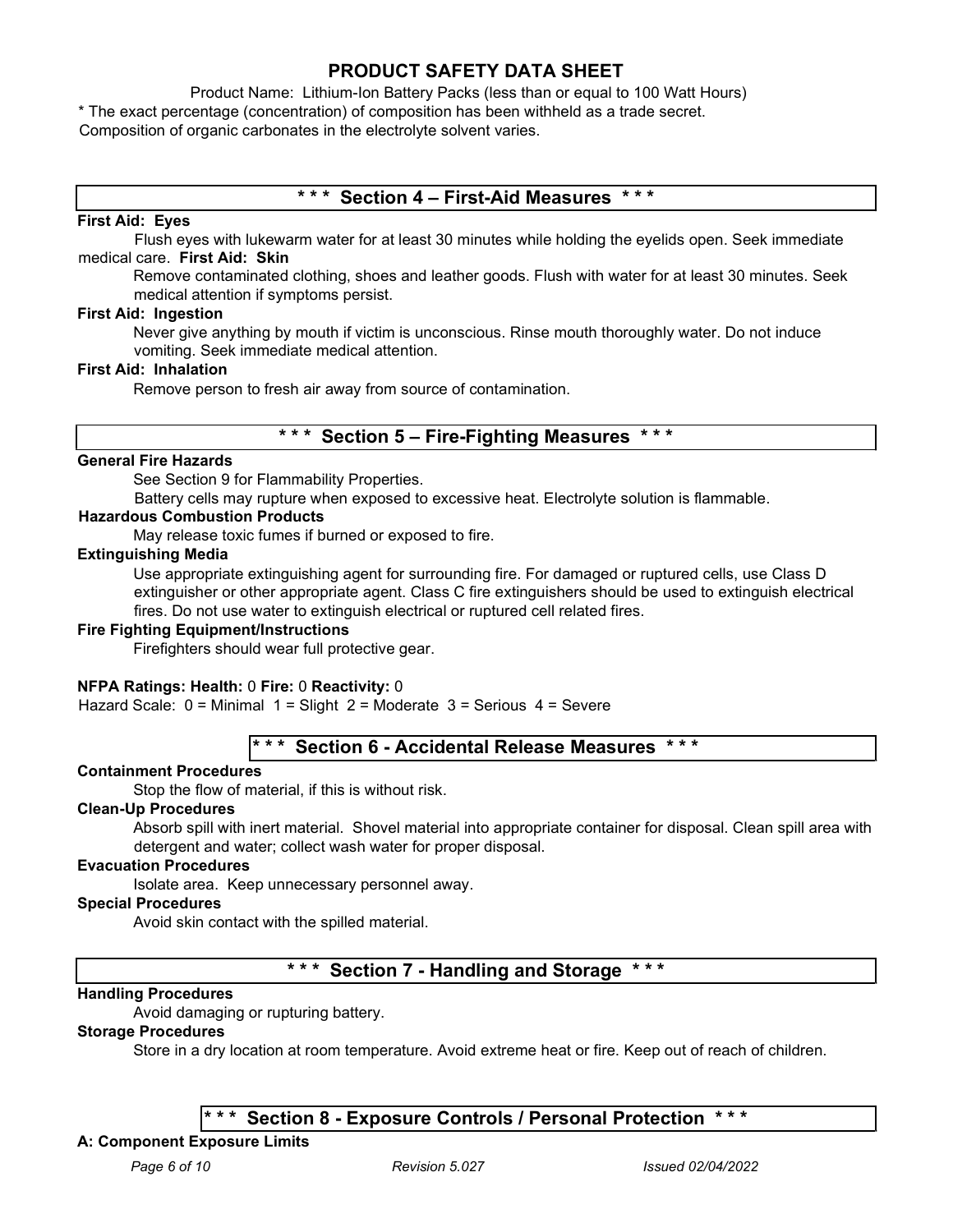Product Name: Lithium-Ion Battery Packs (less than or equal to 100 Watt Hours)

ACGIH, OSHA, and NIOSH have not developed exposure limits for any of this product's components.

# Engineering Controls

Not necessary under normal product use conditions.

### PERSONAL PROTECTIVE EQUIPMENT Personal Protective Equipment: Eyes/Face

Not necessary under normal product use conditions. Wear safety glasses if handling a damaged battery. Personal Protective Equipment: Skin

Not necessary under normal product use conditions. Wear neoprene or natural rubber gloves when handling a damaged battery.

# Personal Protective Equipment: Respiratory

Not necessary under normal product use conditions.

### Personal Protective Equipment: General

Eyewash fountains and emergency showers are required.

# \*\*\* Section 9 - Physical and Chemical Properties \*\*\*

|                                    | <b>Appearance:</b> Various shaped battery | <b>Odor: None</b>                  |  |
|------------------------------------|-------------------------------------------|------------------------------------|--|
| <b>Physical State: Solid</b>       |                                           | pH: NA                             |  |
| Vapor Pressure: NA                 |                                           | Vapor Density: NA                  |  |
| <b>Boiling Point: NA</b>           |                                           | <b>Melting Point: NA</b>           |  |
| <b>Solubility (H2O): Insoluble</b> |                                           | <b>Specific Gravity: NA</b>        |  |
| <b>Evaporation Rate: NA</b>        |                                           | VOC: NA                            |  |
| Octanol/H2O Coeff.: NA             |                                           | <b>Flash Point: NA</b>             |  |
| <b>Flash Point Method: NA</b>      |                                           | Upper Flammability Limit (UFL): NA |  |
| Lower Flammability Limit (LFL): NA |                                           | <b>Burning Rate: NA</b>            |  |
| <b>Auto Ignition: NA</b>           |                                           |                                    |  |

# \*\*\* Section 10 - Stability and Reactivity \*\*\*

### Chemical Stability

This is a stable material. Chemical Stability: Conditions to Avoid Avoid exposure to elevated temperatures and fire. Incompatibility Not Available. Hazardous Decomposition May release toxic fumes if burned or exposed to fire. Possibility of Hazardous Reactions Not

Available.

\* \* \* Section 11 - Toxicological Information \* \* \*

### Acute Dose Effects A: General Product Information

If product is ruptured, material may cause irritation to the skin, eyes and respiratory tract.

### B: Component Analysis - LD50/LC50

No LD50/LC50's are available for this product's components.

### Carcinogenicity A: General Product Information

### No information available for the product.

### B: Component Carcinogenicity

None of this product's components are listed by ACGIH, IARC, OSHA, NIOSH, or NTP.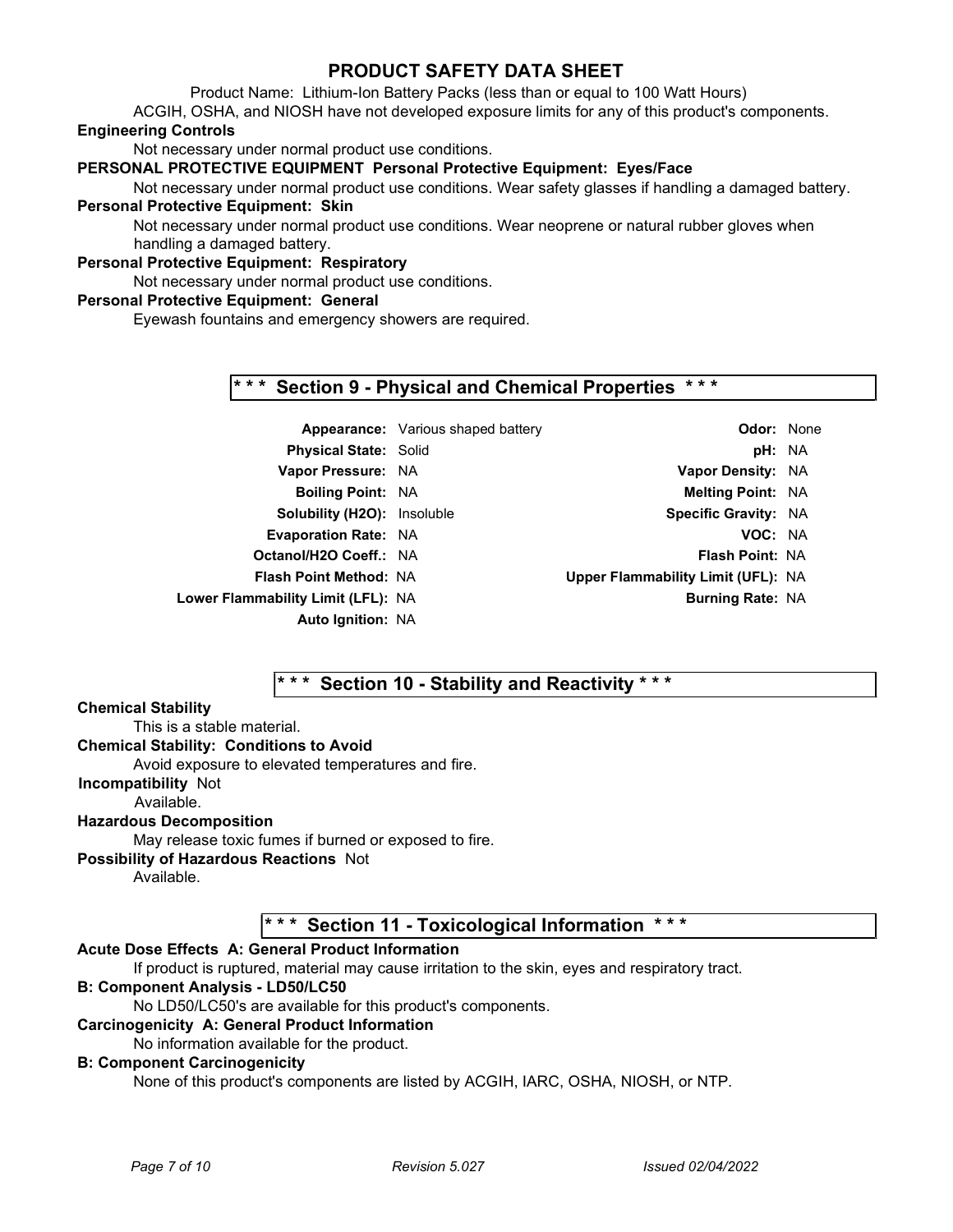Product Name: Lithium-Ion Battery Packs (less than or equal to 100 Watt Hours)

# $* *$  Section 12 - Ecological Information

### Ecotoxicity A: General Product Information

No information available for the product.

### B: Component Analysis - Ecotoxicity - Aquatic Toxicity

No ecotoxicity data are available for this product's components.

# \* \* \* Section 13 - Disposal Considerations \* \* \*

### US EPA Waste Number & Descriptions

### Component Waste Numbers

No EPA Waste Numbers are applicable for this product's components.

### Disposal Instructions

Recycle battery. Do not dispose of in water bodies or sewer system. All wastes must be handled in accordance with local, state and federal regulations.

See Section 7 for Handling Procedures. See Section 8 for Personal Protective Equipment recommendations.

# \* \* \* Section 14 – Transport Information

Lithium-ion batteries comply with all applicable shipping regulations as prescribed by industry and legal standards which include UN Recommendations on the Transport of Dangerous Goods; the 61<sup>st</sup> Edition of the IATA Dangerous Goods Regulations and US DOT requirements. Cells and Batteries have been tested to section 38.3 of the UN Recommendations on the Transport of Dangerous Goods Manual of Tests and Criteria. All the batteries listed in this Safety Data Sheet are less than or equal to 100 Wh; therefore, air shipment of up to 2 batteries without equipment in a package can be shipped as an "excepted" quantity and does not require being shipped as a fully regulated Class 9 Hazardous Material. If more than 2 batteries without equipment are being shipped in one package, using air transportation, then the package is considered a fully regulated shipment and must meet the more stringent documentation, marking, and labeling requirements. All air shipments of lithium ion batteries without equipment require the state of charge of the battery to be no greater than 30% of the rated design capacity and are banned from shipment on passenger aircraft (Cargo Aircraft Only).

### Batteries Alone

Class 9, UN3480, Lithium Ion Batteries

Air Shipments (IATA) – Packing Instruction 965 (Section IB for greater than 2 batteries per package, Section II for less than or equal to 2 batteries per package)

Sea Shipments (IMDG Code, 2018 Edition (including amendment 39-18) – Special Provision 188

Europe Road Transportation (ADR) – Special Provision 188

US Road Transportation (DOT) – 49 CFR 173.185(c)

### Batteries with or in Equipment

Class 9, UN3481, Lithium Ion Batteries packed with equipment OR Lithium Ion Batteries contained in equipment.

Air Shipments (IATA) – Packing Instruction 966 or 967, Section II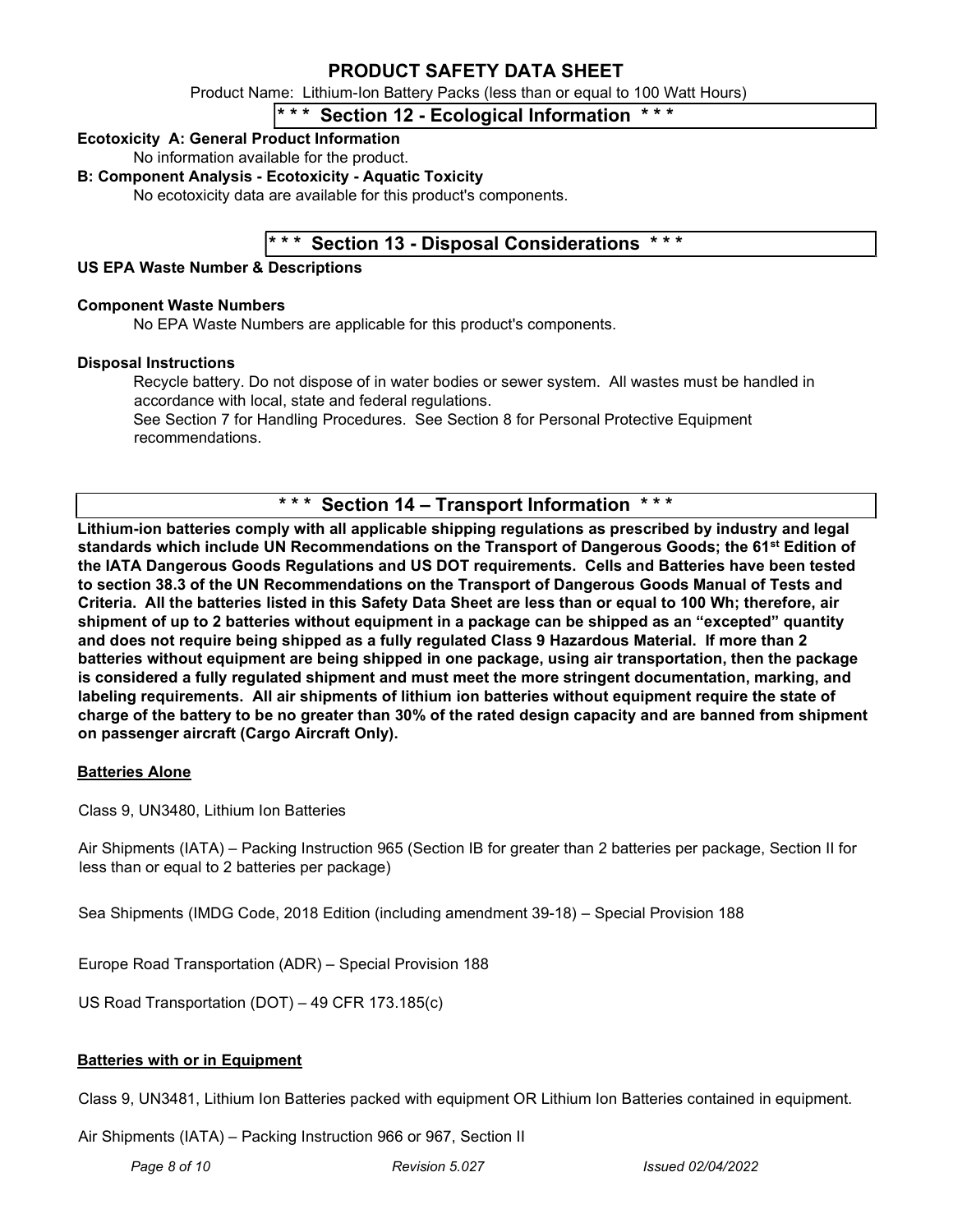Product Name: Lithium-Ion Battery Packs (less than or equal to 100 Watt Hours)

Sea Shipments (IMDG Code, 2018 Edition (including amendment 39-18) – Special Provision 188

Europe Road Transportation (ADR) – Special Provision 188

US Road Transportation (DOT) – 49 CFR 173.185(c)

# \* \* \* Section 15 - Regulatory Information \* \* \*

### US Federal Regulations A: General Product Information

All components are on the U.S. EPA TSCA Inventory List.

### B: Component Analysis

None of these products components are listed under SARA Section 302 (40 CFR 355 Appendix A), SARA Section 313 (40 CFR 372.65), or CERCLA (40 CFR 302.4).

### State Regulations A: General Product Information

No additional information available.

### B: Component Analysis - State

None of this product's components are listed on the state lists from CA, MA, MN, NJ, PA, or RI.

### Canadian WHMIS Information

#### A: General Product Information

This product has been classified in accordance with the hazard criteria of the Controlled Products Regulations.

#### B: Component Analysis - WHMIS IDL

No components are listed in the WHMIS IDL.

#### Additional Regulatory Information

None

# \*\*\* Section 16 - Other Information \*\*\*

### Other Information

The information herein is presented in good faith and believed to be accurate as of the effective date given. However, no warranty, expressed or implied, is given. It is the buyer's responsibility to ensure that its activities comply with Federal, State or provincial, and local laws.

### Key/Legend

EPA = Environmental Protection Agency; TSCA = Toxic Substance Control Act; ACGIH = American Conference of Governmental Industrial Hygienists; IARC = International Agency for Research on Cancer; NIOSH = National Institute for Occupational Safety and Health; NTP = National Toxicology Program; OSHA = Occupational Safety and Health Administration., NJTSR = New Jersey Trade Secret Registry, WHMIS = Workplace Hazardous Materials Information System (Canada)